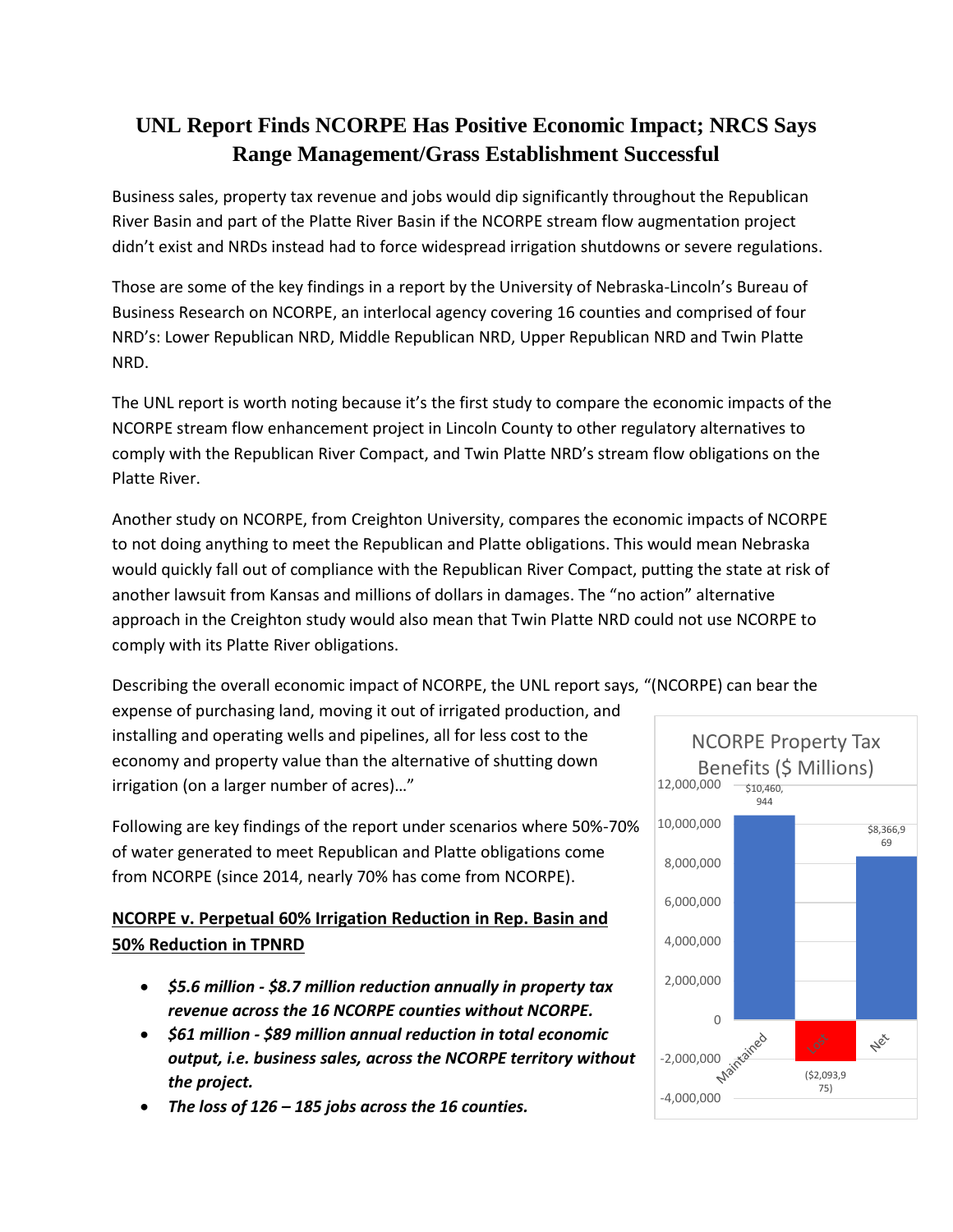The Republican Basin NRDs have in their water-management plans another alternative to NCORPE: Regularly shutting down irrigation on thousands of acres near the Republican River and its tributaries. Surface water users would also face shut-downs in some years.

#### **NCORPE v. Rep. Basin Shutdowns Near Streams 1/3 of Time and 50% Reductions in TPNRD**

- *\$900,000 – \$2.1 million reduction annually in property tax revenue across the 16 NCORPE counties without NCORPE.*
- *\$22 million - \$35 million annual reduction in total economic output, i.e. business sales, across the NCORPE territory without the project.*



• *The loss of 49 – 78 jobs across the 16 counties.*

Another NCORPE issue raised recently unrelated to the economic study worth noting:

### **Is Grass Being Successfully Established on the Property, and How Is It Being Used?**

NCORPE is the largest known grassland restoration project in the country and has followed recommendations from state, regional, and national experts, namely the USDA's Natural Resources Conservation Service. The NRCS regularly tours the site and assesses its development. In its most recent report, from August 2017, the NRCS provided, in part, the following summary (emphasis added):

"When looking at the project as a whole, **the success rate of the seedings exceeds what we have experienced when seeding other previously irrigated fields.** The CREP program success rate in